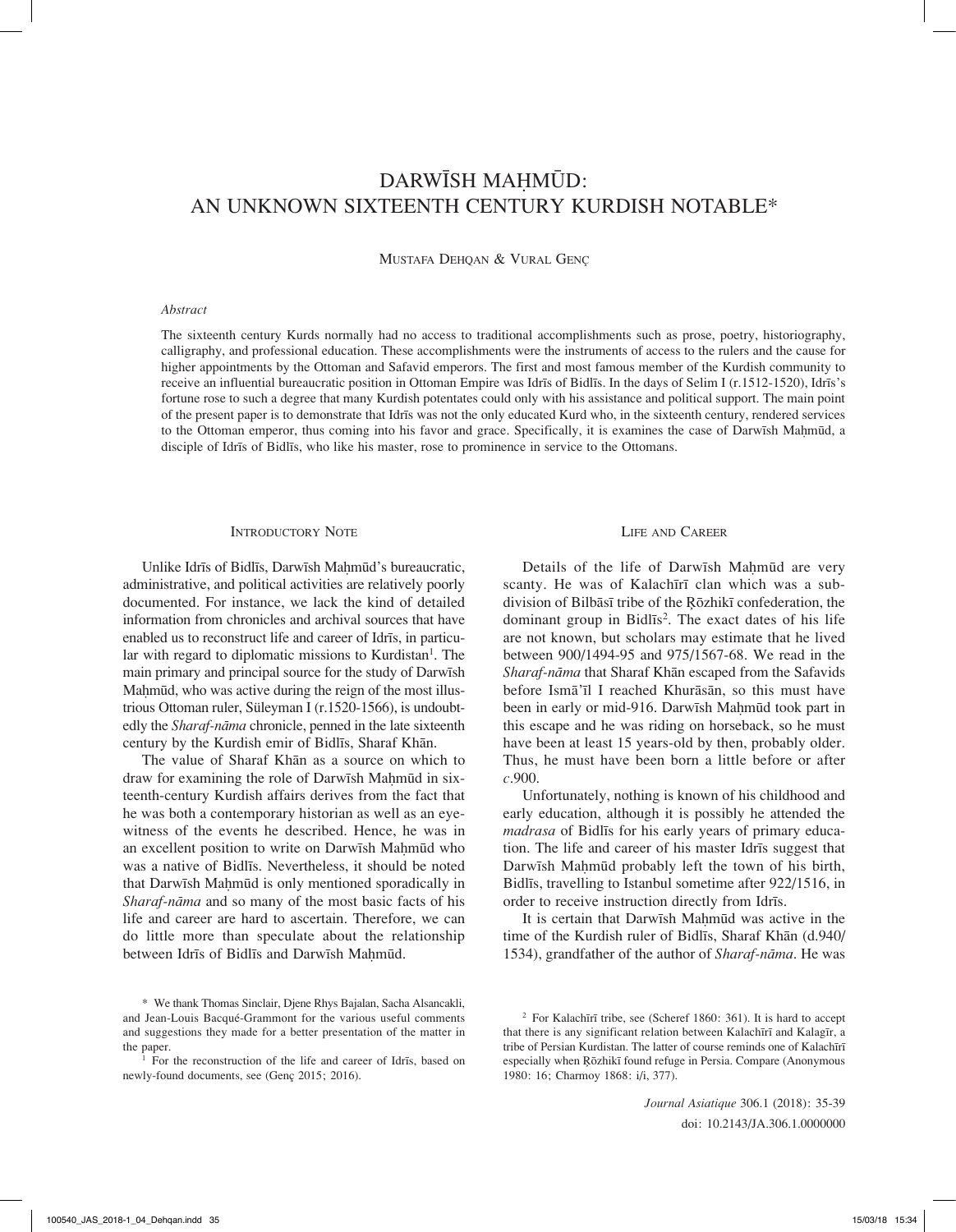a senior secretary and the chief of *inshā'* (chancellery) at the court of Bidlīs' ruling house3 .

During Ulāma Sultān incident, Darwīsh Mahmūd was firstly supportive of the Kurdish emirate of Bidlīs. In 938/1531-32, however, when Ulāma Sultān, the former governor of Safavid Ādharbāyjān, was appointed as *beylerbeyi* of Bidlīs and made a hard attack against the town<sup>4</sup>, Darwīsh Maḥmūd decided to abandon Sharaf Khān. It seems very interesting that contrary to the other Kurdish 'traitors' to his grandfather who went to the Ottoman court, the author of *Sharaf-nāma* shows no hostility against the decision of Darwīsh Mahmūd. According to the autograph manuscript of *Sharaf-nāma*, written in Dhu al-Hijja 1005 AH, Darwīsh Maḥmūd had a son, named Hārūn, who also returned to Ulāma Sultān after he had taken control of the Bidlīs fortress in *c*. 940/15345 .

The fall of Bidlīs to Ulāma Sultān, however, did not terminate Darwīsh Mahmūd career, but rather opened up new avenues for advancement. Sharaf Khān goes on to tell us of the progress of Darwīsh Mahmūd in the Ottoman lands under the protection and patronage of Ottoman successive officials and even Sultan Süleyman I. Evidently, it was his professional education and administrative experience at the court of Sharaf Khān which allowed him to rise up the Ottoman hierarchy.

Although the early stages of Darwīsh Mahmūd's post-Bidlīs career remain unknown to us, during the reign of Süleyman I, Darwīsh Mahmūd received a number of important appointments within the Ottoman administration. Sharaf Khān notes, for instance, to have been a tutor of Mihrimâh Sultan, the daughter of Süleyman I<sup>6</sup> and may well have held other bureaucratic posts as was common for those starting out in imperial service. Chronologically, it is likely that he accepted the position of tutor to Mihrimâh Sultan, in *c*. 939/1533 or 940/1534. Unfortunately, it is but an estimate. Still, according to the context given *Sharaf-nāma*, the beginning of the tutorship may come closer to some years before the vizierate of Rüstem Pasha (951/1544).

Following his tenure as Mihrimâh Sultan's tutor, Darwīsh Maḥmūd, known as *jāmi' al-ḥiythīyāt*7, was appointed director of the imperial library. As the sultan's senior librarian, Darwīsh Mahmūd continued to gain administrative experience and access to upper echelons of the Ottoman elite. As the library director not only did

<sup>3</sup> See (Scheref 1860: 132).

he have direct access to sultan<sup>8</sup>, he was also able to keep a close eye on the officials, bureaucrats, princes, viziers and all who were interested in the books and library affairs. Moreover, as the library served as an archive for the accumulation of important letters and imperial orders, Darwīsh Mahmūd also gained detailed knowledge of Ottoman bureaucratic practices and political affairs.

Another important aspect of Darwīsh Mahmūd's life and career alluded to in the *Sharaf-nāma*, his role as an advisor to Rüstem Pasha, especially with regard the Kurdish affairs<sup>9</sup>. He appears to have enjoyed Rüstem Pasha's confidence, in part due mainly to his abilities and in part due to his close relationship with Rüstem Pasha's wife, Mihrimâh Sultan. The relationship between Darwīsh Mahmūd and Rüstem Pasha seems intensified from 951/1544 onwards when the latter promoted to the Grand Vizier. After the execution of Süleyman I's eldest son, Rüstem Pasha was dismissed (960/1553) and forced to retire for two years. However, the Sultan reappointed him to the vizierate, a position he held until his death in 968/1561. The primary sources do not put any date for the end of Darwīsh Maḥmūd's tenure but, according to the tone used in the *Sharaf-nāma*, it is possible to say that he held the position until the death of Rüstem Pasha.

Finally, it should be mentioned that according to the later additions to the text of *Sharaf-nāma*, Darwīsh Mahmūd was possibly appointed as the *sancakbey* of Bidlīs<sup>10</sup>. In this regard, the complete silence of Sharaf Khān, who dedicated a large chapter of his chronicle to the Bidlīs rulers, is particularly striking. Nevertheless, in certain respects this should not be surprising. Besides the normal shortcomings that are the result of Sharaf Khān's personal intends<sup>11</sup>, it is clear that his purpose was to decrease the legitimacy on Darwīsh Mahmūd as a person who was appointed by sultan. The *sancakbey* of Bidlīs was a *yurtluk-ocaklık* principality and the position of its emir was to stay hereditary as before.

#### PARALLELS WITH IDRĪS OF BIDLĪS

Sharaf Khān mentions that Darwīsh Maḥmūd was the disciple of Idrīs. Sharaf Khān identifies him as *Āșaf* 

8 According to *Sharaf-nāma* (ibid), Süleyman I repeatedly was calling Darwīsh Maḥmūd to his private sessions and enjoyed him as a companion in conversation: …*wa mukarraran wa mujaddadan Sulţān Sulaymān dar majlis-i khāșș wa bazm-i ikhtișāș-i khud ţalabīda bā ū șuḥbat-hā-yi mutiwātir mīdāshta*…

<sup>9</sup> See (Scheref 1860: 132-33).

<sup>10</sup> Compare (Baiazidi 1986: 57-58). Here there is a reference to the fact that Darwīsh Mahmūd later became wakīl of Sharaf Khān, which is not in Zernof edition, but is found in manuscript H. 10, fol. 28r., which is presumably where Baiazidi took it from.<br><sup>11</sup> For the shortcomings of the Bidlīs chapter, for example, see

(Dehqan & Genç 2015a).

<sup>4</sup> For the struggles between Ulāma Sultān and Sharaf Khān, see (Rūmlū 2005: ii, 1200ff.; Qumī 1980: i, 215; Bacqué-Grammont 1991: 140 ff.). 5 See MS *Sharaf-nāma*, E 332, fol.147r.

<sup>6</sup> See (Scheref 1860: 132).

 $7$  See (Ibid., 512).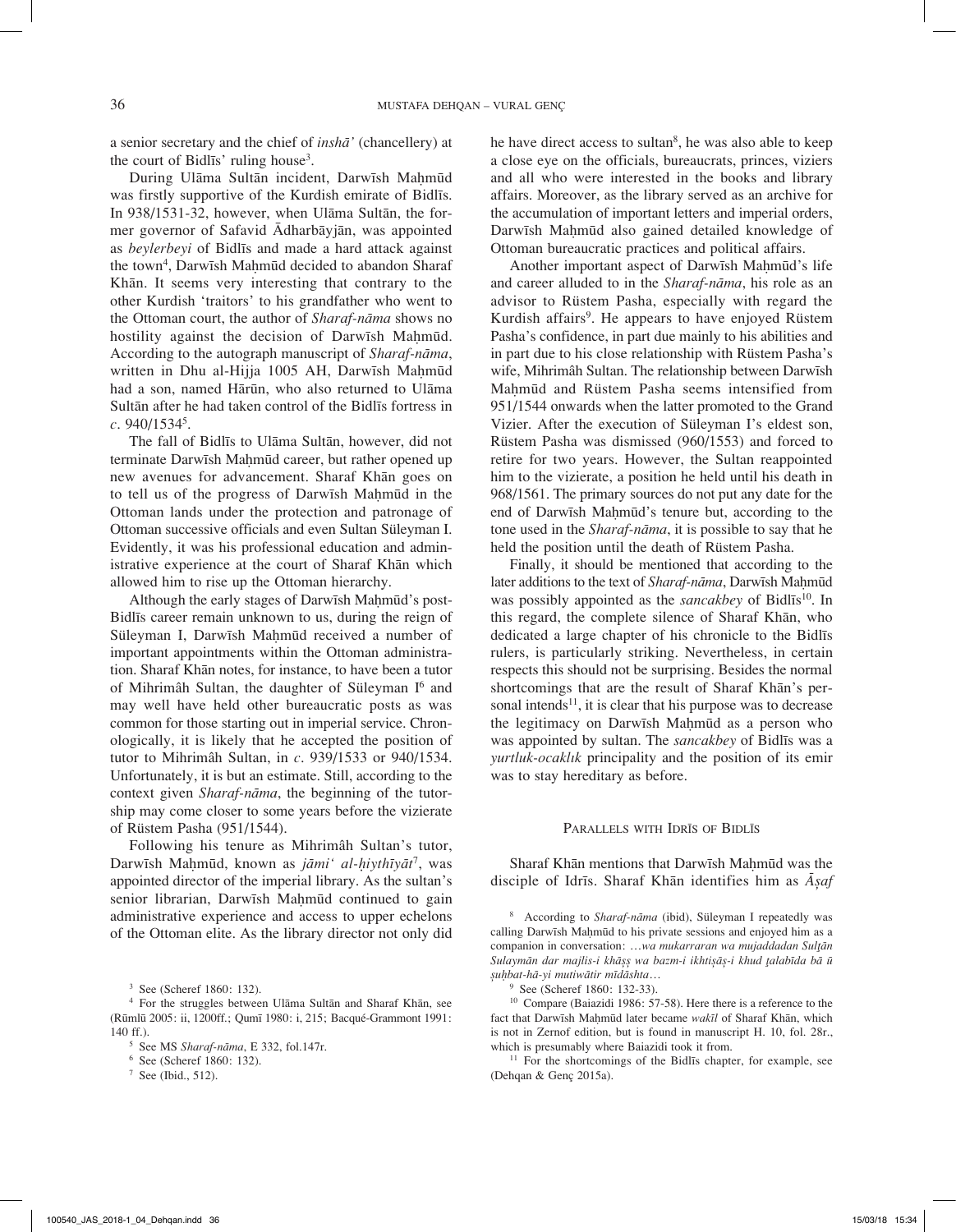*Barkhīyā-yi thānī*<sup>12</sup> as well as *Idrīs-i thānī*13 the 'second Idrīs'. There are several reasons for Sharaf Khān's use of these epithets, especially the latter.

According to *Sharaf-nāma*, Idrīs and Darwīsh Mahmūd both have a Kurdish origin and background. The point here is that whoever rises to greatness from such Kurdish beginnings first of all possesses special skills, and secondly have a connection to Bidlīs (as the home town of Sharaf Khān). Therefore, the Kurdish and Bidlīsī origins of Idrīs and Darwīsh Mahmūd may indeed provide the first link between them.

The context of *Sharaf-nāma* also suggests social differentiations within the Kurdish population. Thus Sharaf Khān distinguishes between aristocracy and the common people (*ra'yat*). Accordingly, Idrīs and Darwīsh Mahmūd as Kurdish aristocrats were persons who – either through their birth or wealth or on the basis of certain privileges, enjoyed special power and a special relationship with the local emirs. One main difference that should be mentioned here is that Idrīs was himself the son of a famous religious scholar, while Darwīsh Mahmūd was a tribal member. Maybe this explains while Darwīsh Maḥmūd is not mentioned by Sharaf Khān in his list of the well-known literati of Bidlīs.

Another important similarity between Idrīs and Darwīsh Mahmūd were that they were literate. As a relatively rare skill in the sixteenth century, the literacy served as a basis for the bond between the two men. Although Darwīsh Mahmūd was a disciple of Idrīs, their common educational interests were a main reason of friendship. Students like Darwīsh Mahmūd acquired a broad range of learning at the school, from basic literacy to more advanced knowledge of the Islamic exegetical tradition, the form of composition and debate, the philosophy, and the basic of the Aristotelian logic. In form and content these appear to be strongly influenced by Idrīs style and language<sup>14</sup> and show some connection with literary priorities, but a much more important point is that these abilities connect Darwīsh Mahmūd to the Kurdish intellectual world of sixteenth century.

Nevertheless, despite their close relationship Darwīsh Maḥmūd did not content himself with imitation of Idrīs's style, but as his master, who is best remembered for his great prose works, especially the *Hasht Bihisht*, tried to provide elaborate works in prose and especially in poetry which can be described as a prolific author as Idrīs<sup>15</sup>.

<sup>12</sup> See (Scheref 1860: 132). The reference is actually to  $\bar{A}$ saf, son of Barkhīyā, the smart and experienced vizier of King Solomon. This corresponds to the Hebrew Āsāf ben Bērkhyā who became a very popular personality in Islamic tradition. Compare (Suyūţī 1974: iv, 104).

<sup>15</sup> Unfortunately, none of Darwīsh Mahmūd's works survived. We have only a Turkish *beyt* of his poetry: *sebze mıdır leblerinin durında* 

Darwīsh Mahmūd, as his master Idrīs, was a trilingual scholar who, besides his mother tongue Kurdish, has become fluent in the dominant languages of his homelands, be they Turkish, Arabic, and Persian<sup>16</sup>.

However, perhaps the most striking parallel between the master and his student were the similar roles they seem to have played in the affairs of Kurdistan.

## Bureaucratic Efficiency

As already noted, our information about the beginnings of the bureaucratic career of Darwīsh Mahmūd is very scanty, consisting mainly of passages found in the *Sharaf-nāma*. One such passage noted that:

… (Darwīsh Maḥmūd) became the teacher of Sultan Süleyman's daughter who was the wife of Rüstem Pasha. Gradually his work rose to such a degree that most of Kurdish rulers consulted him and, because of this, Rüstem Pasha the Vizier became aware of the situation in Kurdistan and that resulted in changes in the rulers of there...<sup>17</sup>

The *Sharaf-nāma* clearly implies Darwīsh Mahmūd played major role in shaping the decisions of Rüstem Pasha vis-a-vis the Kurdish emirates. We may firstly assume that the reason behind this role was Rüstem Pasha himself who was mainly an informed promoter of Ottoman interests than Kurdish ones<sup>18</sup>. Meanwhile, there were some infamies regarding the personality of Rüstem Pasha that made him unsuitable for making Kurdish policies. The memoirs of the Kurdish emir Ma'mūn Bayg of Ardalān include a report on his mismanagement of governmental responsibilities during the second Ottoman campaign against Persia. According to this detailed account, Ma'mūn Bayg brought an accusation against Rüstem Pasha. For instance, as a result of Rüstem Pasha's conspiring with Sultān Ḥusayn Bayg of 'Amādīyya, some Kurdish political scenes have changed in northern Iraq. Ma'mūn Bayg accuses Rüstem Pasha of accepting bribes from Sultān Ḥusayn Bayg in return for his support for Sultān Ḥusayn Bayg's request for preeminence over the other Kurdish chieftains<sup>19</sup>. Such critical accounts may, however, have created a need for Rüstem Pasha to use someone from the region with good fame, strong intertribal ties and contacts in Kurdistan.

*ya hattı ğubar* • *ya ayağı şehde batmış hasta arular mıdır* (Ibid., 512-

<sup>16</sup> The letter given below presents an interesting example of his skill at Turkish, Arabic, and Persian. 17 See (Ibid., 132-33).

<sup>18</sup> Compare (Celālzāde Mușţafā 1981: fols. 298a., 391a., elsewhere; Peçevî 1968: i, 20).

<sup>19</sup> See (Parmaksizoğlu 1973: 208ff, 212-14; Gökbilgin 1955).

<sup>&</sup>lt;sup>13</sup> See (Scheref 1860: 516).<br><sup>14</sup> See (Ibid., 132).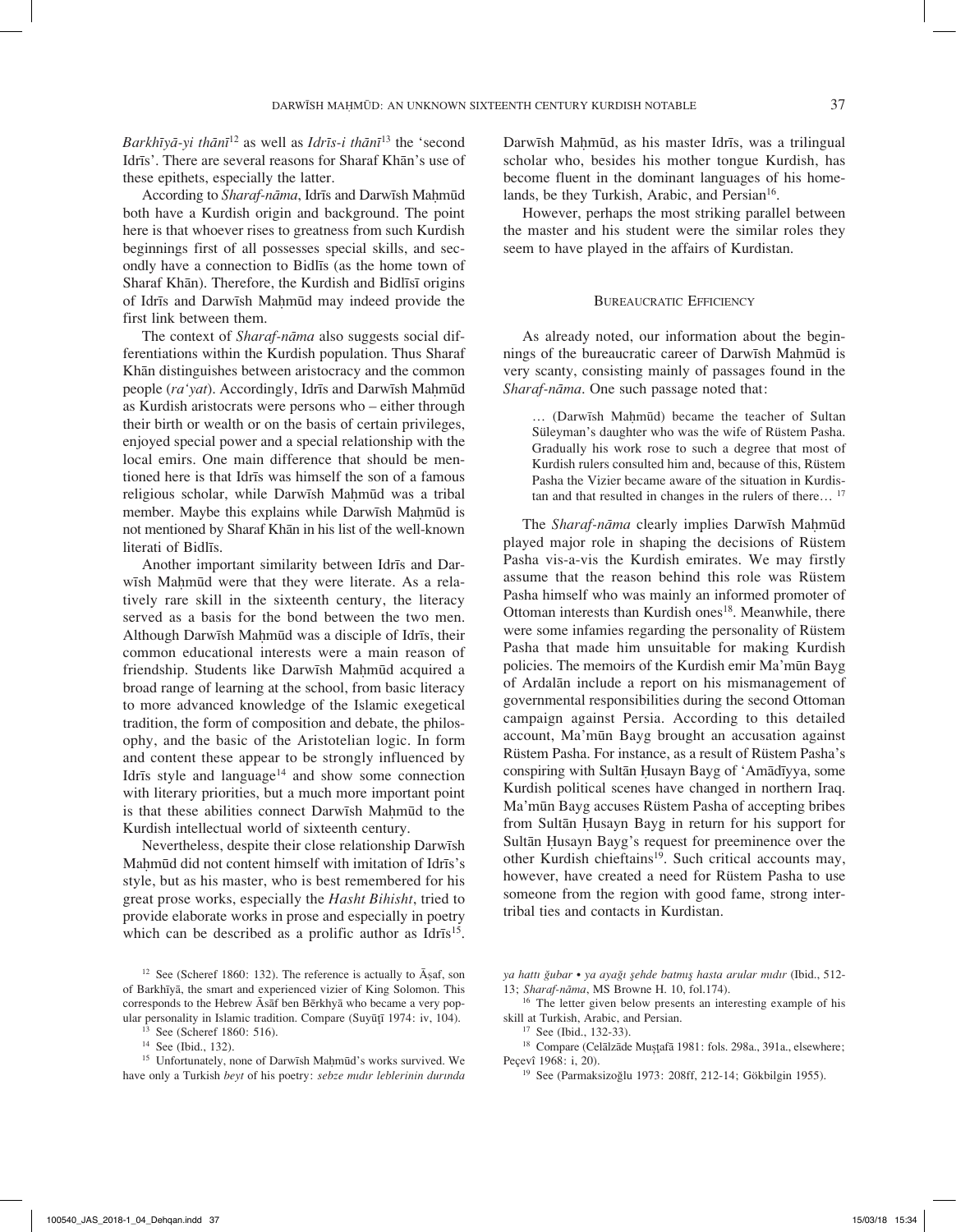Darwīsh Mahmūd's bureaucratic policy in Kurdistan did not differ greatly from aims and methods of his predecessor Idrīs. Thus, within the context of the Ottoman-Safavid struggle over Kurdistan, leading Ottoman officials such as Rüstem Pasha had great need of advisers well versed in Kurdish affairs.

Idrīs's role as a liaison between the Ottoman Sultanate is well known and attested to in numerous sources. With the help of Idrīs, Selim I appointed local emirs as the hereditary governors of Kurdish areas. In his diplomatic affairs as the Ottoman representative, Idrīs visited the rulers of Bābān, Sōhrān, Brādōst, and Mukrī, and encouraged them to participate in the anti-Safavid activities in the Urmīa region. The rulers of 'Amādīyya and Jazīra accompanied Ottomans for attacking on Safavids as well. Idrīs also granted the rule of Kurdish emirates to almost all Kurdish rulers who had been deposed by the Safavids, including rulers of Șāșun, Is'ird, Ḥișn-Kayfā, Mayyāfārqīn, Pālu and Agīl<sup>20</sup>. In comparison, our knowledge of Darwīsh Mahmūd's activities is much vaguer due to the lack of sources. Nevertheless, it seems likely Idrīs and his missions had served as a model for Darwīsh Mahmūd's activities. Sharaf Khān notes in the *Sharafnāma* that Darwīsh Maḥmūd (as the hidden policy maker) and Rüstem Pasha persuaded Nāșir Bayg of Jazīra to make a request for the rule of Jazīra and finally granted the rule of Jazīra to  $him<sup>21</sup>$ .

Last point: it has been rightly assumed that Sharaf Khān, the author of *Sharaf-nāma*, had supported Ţahmāsp I in his frontier fights against Süleyman I. During his Persian phase, Sharaf Khān, the *amīr al-umarā'* of the Kurds and the most influential frontier Kurdish emir, played a very supportive and important role in the Safavid frontier politics<sup>22</sup>. Bear in mind that Darwīsh Maḥmūd was working almost one generation after Idrīs, and that he was roughly coincided with the Persian phase of Sharaf Khān as a Safavid Kurdish emir. Süleyman I could hardly have had any experienced Kurdish official providing unbiased and competent reports about the frontier events and Kurdish emirs involved; we may therefore expect his tolerance to use an experienced Ŗōjikī Kurd like Darwīsh Maḥmūd as his daughter's tutor, his senior librarian, and particularly his main consultant in the Kurdish frontier zone where Ţahmāsp I was enjoying the support of Sharaf Khān.

## A LETTER BY DARWĪSH MAHMŪD

A long hitherto unpublished letter by Darwīsh Maḥmūd, addressed to Iskender Pasha, the *beylerbeyi* of Diyarbekır, happily discovered in the sixteenth century collection of *munsha'āt*s of the Ali Emiri Library, in Istanbul<sup>23</sup>.

The letter is of an unknown date, estimate of course range from 960/1553 to 973/1566 when Iskender Pasha was the *beyleybey* of Diyarbekır. The letter is in Turkish with a title in Persian in which the author very interestingly acknowledged Darwīsh Mahmūd as the disciple of Idrīs (*az münşaat-i Derviş Mahmud az şagirdan-i Molla <i>Idris*). It can be a prime witness to the literary strength and high quality of the prose of Darwīsh Mahmūd. In the small number of instances where the letter can be demonstrated to go back to a text that differs from an administrative text, it is possible to see Qurānic *āya*s, *hadīth*s, and poetries.

The most important evidence for bureaucratic activity of Darwīsh Maḥmūd comes from the present letter. Interestingly Darwīsh Mahmūd here is a person who offers advice to Iskender Pasha, the famous *beylerbeyi* and the high standing official in the eyes of the Ottomans. What was the motive that guided Darwīsh Mahmūd in his dealing with Iskender Pasha as latter's adviser is clear in the text. The important point, however, is that the reader here is faced with the real image of Darwīsh Mahmūd as a person who had such a power to 'advise' an influential Ottoman official like Iskender Pasha. This image also produces the impression that Darwīsh Mahmūd was both extremely single-minded and polite in dealing with imperial matters.

We shall finally have a mention of the main point of the letter. According to Darwīsh Mahmūd, Iskender Pasha had decided to strike coins (…*istiklalen darü'z-zarb dava-yı suride nakd-ı ma'neviniz sikke-i hass ile meskuk ola deyü tasavvur idersiniz*…). As we know, the vassal rulers of the Ottoman Empire and even the *beylerbey*s had no right to strike coins. Although it is difficult to draw any meaningful historical conclusions, yet it is possible to say that the first meaning of such a task was the desire of independence. If we relate this letter to the Kurdish milieu of Diyarbekır, he must have had in mind the Kurdish principalities which were somewhat independent, and their *beylerbeyi* could be entitled to call itself 'independent'. Also, it would have been an act of rebellion for a *beylerbeyi* to strike coins in his own name, though the text does not say he proposed to strike them in his own name. Bad enough, though, for the *beylerbeyi* to strike them in the sultan's name but on his own initiative $24$ . Conceivably

<sup>&</sup>lt;sup>20</sup> Details of Idrīs's activities in Kurdistan are in (Ebû-l-fazıl, pas-<br>sim, esp. fols.24v.-24r.; Hoca Se'dü-ddîn, 1862: 308-09, 322-23).

<sup>&</sup>lt;sup>21</sup> See (Scheref 1860: 133).<br><sup>22</sup> For the role played by Sharaf Khān and especially that he received due care and attention from both Safavids and Ottomans in their frontier zone, see (Dehqan & Genç 2015a and 2015b).

<sup>23</sup> See (Anonymous, fols.10r.-11r.).

 $24$  For details on Ottoman coins, see (Damali 2014: vol.ii), where the reign of Süleyman I is covered.